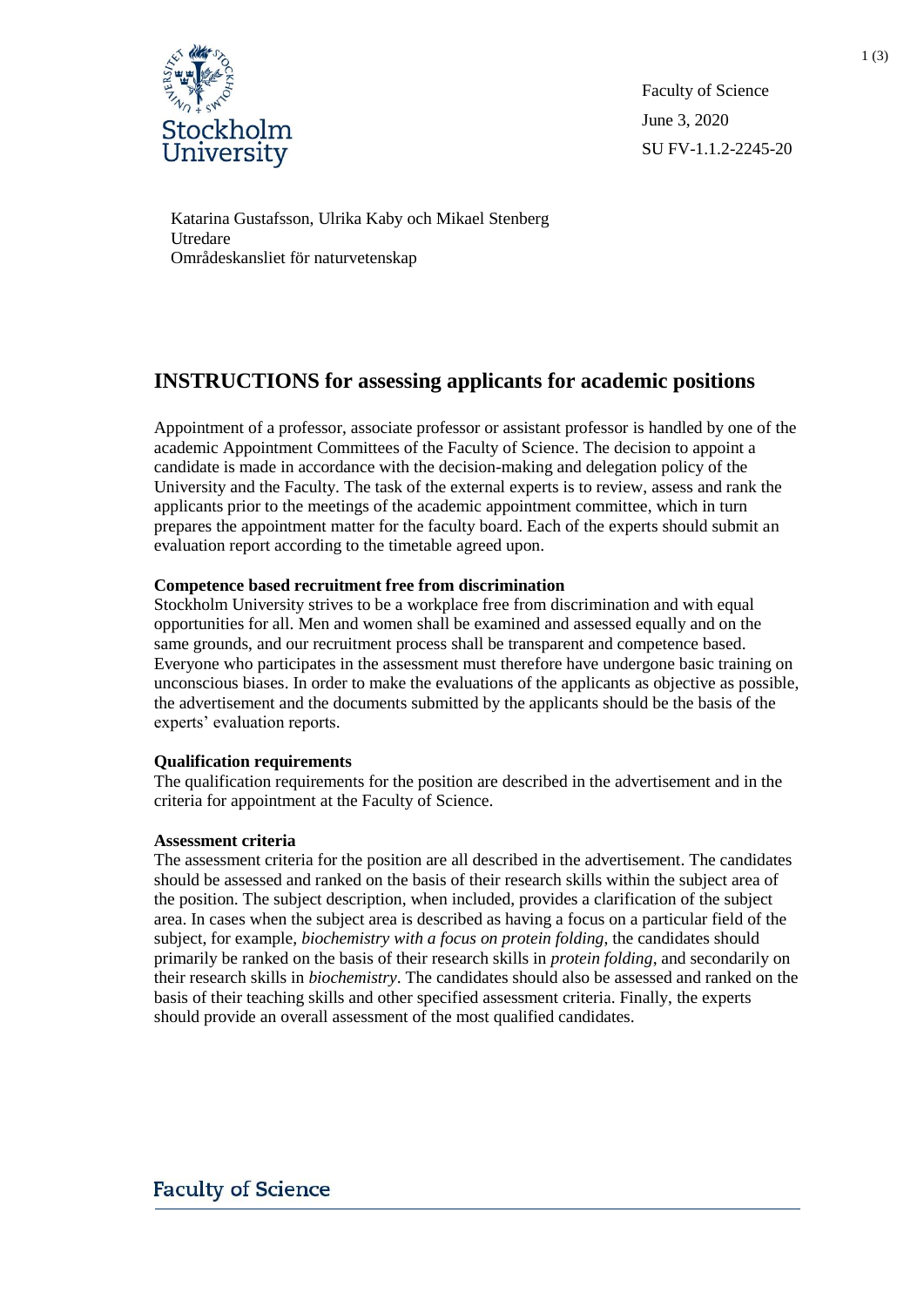

## **Assessment of applicants for a tenure track position as assistant professor**

For a position as assistant professor, *preference* should be given to those who were awarded a PhD or attained equivalent research competence no more than *five years* prior to the expiry of the application period. The candidates who meet this requirement should be assessed and ranked in relation to the subject area following the procedures described above. Other candidates should be similarly assessed without being ranked.

# **Individual report**

Each expert should carry out an independent assessment and submit an individually written report. All candidates should be reviewed and described. Applicants who are less qualified for the position may be described more briefly. It is, however, necessary to clearly motivate why these applicants would be less suitable for the position. In case of a large number of applicants, a shorter list of 10–15 people may be selected for thorough review and assessment, provided that it is clearly motivated why the rest of the applicants are not included in this group. Details on how to structure the report are given below.

## **Recommended structure of the report**

- A short introduction referring to the qualification and assessment criteria of Stockholm University and the Science Faculty for the position. Please also describe the criteria and other considerations (if any) that you have used for your assessment.
- General comments on the quality of the full group of applicants.
- Description of the applicants' qualifications relevant to the advertised position.
- Possible categorisation of applicants as qualified or less qualified, with motivation.
- Assessment of each qualified applicant in relation to the subject area, subject description and assessment criteria described in the advertisement.
- Assessment and ranking of the most qualified candidates in relation to the subject area, subject description and assessment criteria as described in the advertisement.
- A suggestion of which candidates to invite for a trial lecture and interview. Normally 3–5 candidates are invited.

## **Application documents**

The applicants have been instructed to structure their application as specified in the Stockholm University template for applications for employment and to attach a maximum of ten selected publications. The applicants cannot include qualifications that were achieved after the deadline for application.

## **Procedure in the Faculty**

Once the reports of the external experts are received by the University, they will become public documents according to the Swedish Public Access to Information and Secrecy Act and the Freedom of the Press Act. This means that anyone, including the applicants, is entitled to read the report. The reports will, together with the minutes, be distributed to the applicants after the first appointment committee meeting.